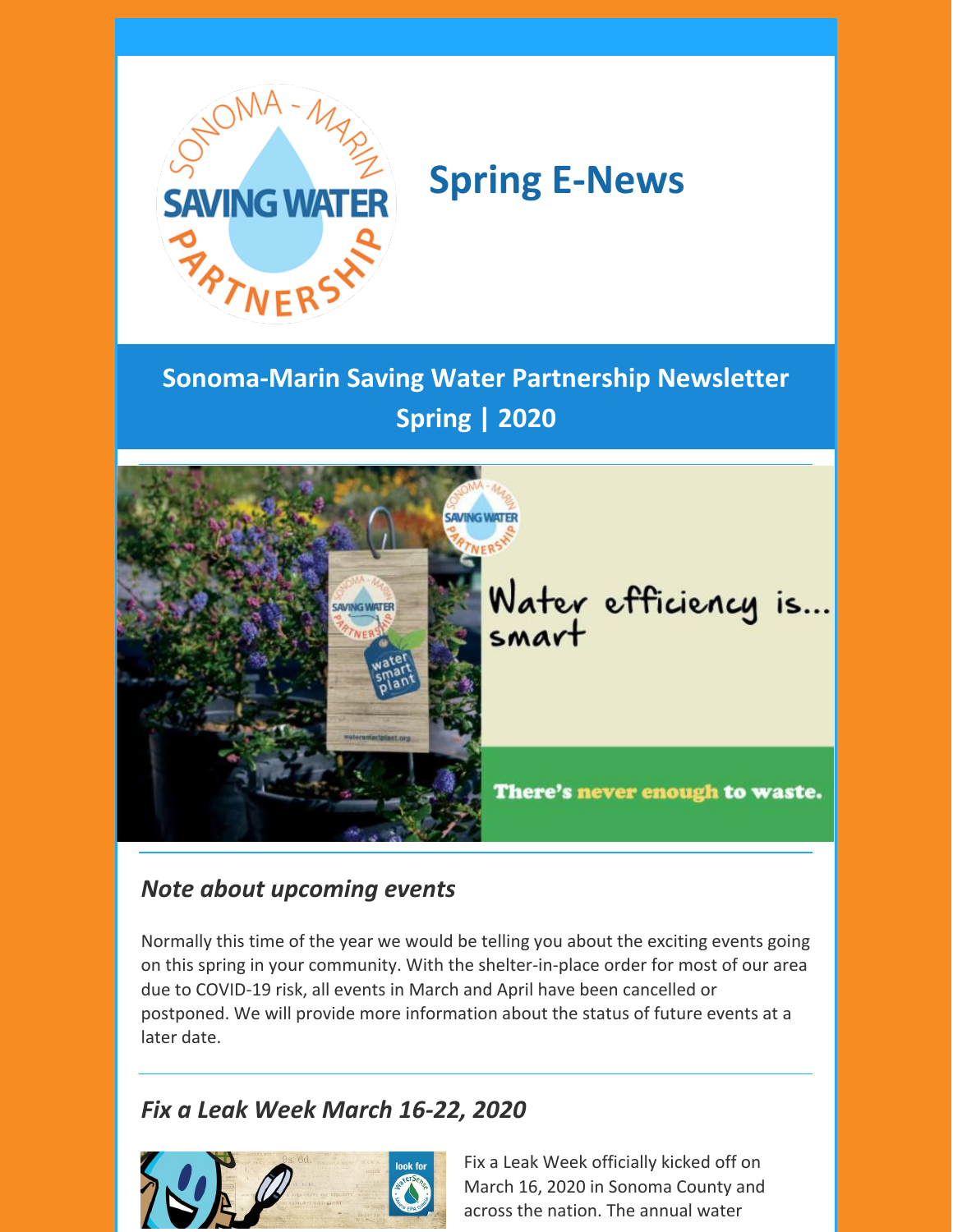awareness campaign is sponsored nationally

by the U.S. Environmental Protection Agency's WaterSense Program and serves as reminder to check household plumbing fixtures and irrigation systems for leaks. Nationwide, more than 1 trillion gallons of water leak from homes each year. In California, it is estimated that 14 percent of homes have or have recently had a leak, representing up to 18 percent of household water use.

The Sonoma Water and the Sonoma-Marin Saving Water Partnership invite you to become a Leak Detective for Fix a Leak Week to find and fix leaks.

Check your home for leaks!

- \* Review your water bill for unexpected changes in water use
- \* Check your water meter it has a leak indicator
- \* Test your toilets for leaks perform a toilet dye test

**Click here for more water [saving](http://www.savingwaterpartnership.org/falw/) tips**

### *Are we Headed for a Drought?*

It is too soon to call this a drought. While the National Weather Service's Climate Prediction Model shows that drought development in California is likely this year, there is still more than a month left in Northern California's rainy season. Storms this spring could alleviate the rainfall shortage to date.



#### **Click here to access the [Drought](https://www.climate.gov/maps-data/data-snapshots/data-source-drought-monitor) Monitor**



#### *The Good News*

Because of last year's rainfall totals, Sonoma Water's water storage levels are in good shape. Lake Sonoma storage is at 91% of capacity, very close to the 10-year average for this time of year.

Lake Mendocino is 10% above its normal water supply capacity, thanks to the Forecast Informed Reservoir Operations (FIRO)

program. FIRO allows Sonoma Water and its partners to use advanced weather forecasting to store more water while still maintaining the system's flood protection functions.

**Click here to check out [current](https://www.sonomawater.org/current-water-supply-levels) Water Supply Levels**